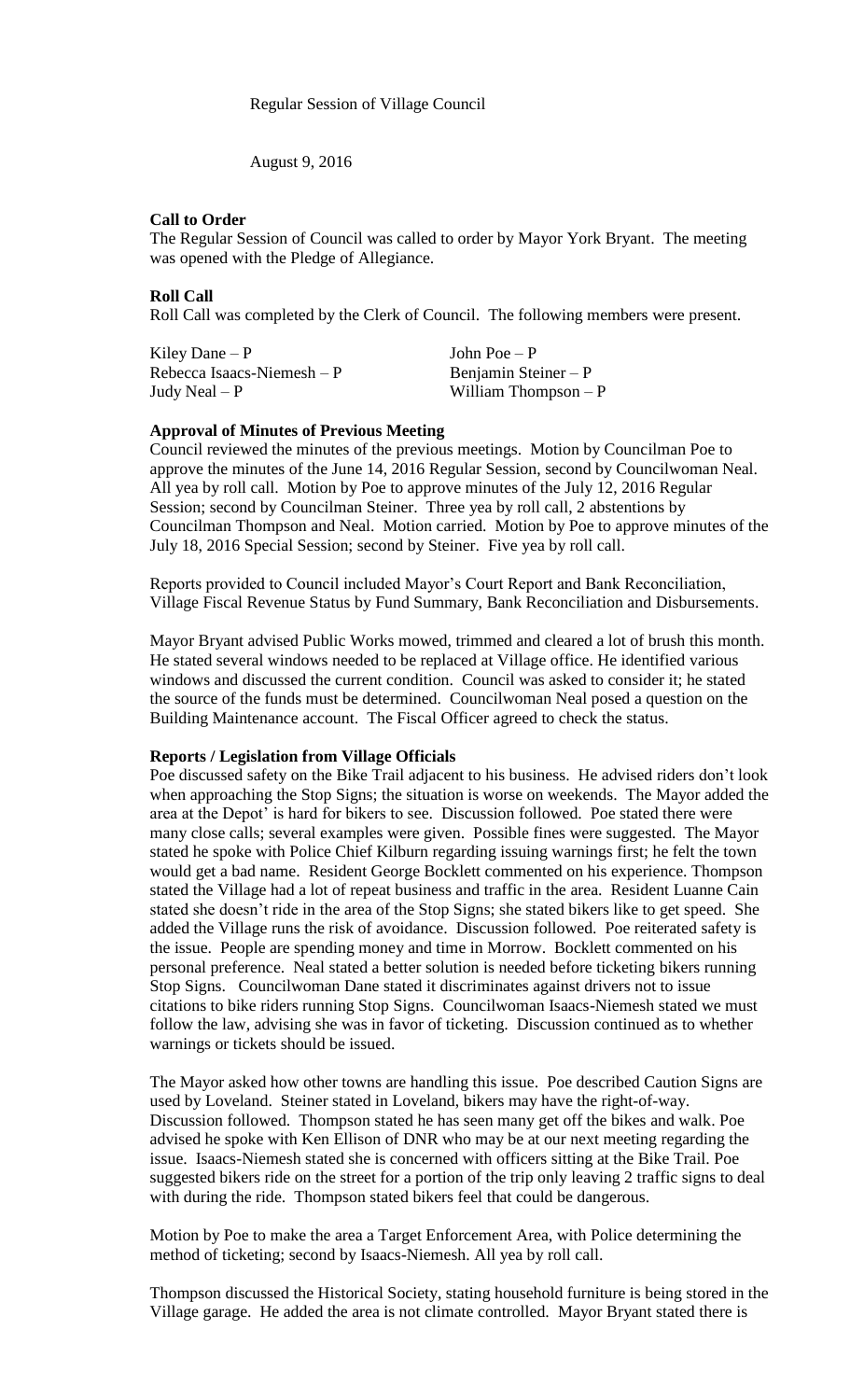#### Regular Session of Village Council

August 9, 2016

more in the garage bays now; the Christmas items need to go. He stated he discussed the matter with Isaacs-Niemesh who stated she would give them to Goodwill. Mrs. Barbara Thompson stated she would like to see decorations displayed in the Village and the balance donated. She volunteered to sort through the items. Isaacs-Niemesh agreed with the plan.

Motion by Neal to allow BarbaraThompson to take charge of organizing, storing and discarding unneeded Christmas decorations; second by Isaacs-Niemesh. Five yea by roll call, one abstention by Thompson.

Neal advised the Historical Society will move their items to a climate controlled storage unit. She stated she was unsure of the source of any additional items; the group has not brought anything there in a long time. Discussion followed regarding origin of decorations. Poe commented on the progress of the Historical Society.

Mayor Bryant commented the Village did not have a break-in or theft since January 2016. He saluted the officers. He added it is hard to keep full time officers. The Mayor stated the starting pay was \$16.82 plus benefits. He noted communities who hired prior officers.

Fiscal Officer Nichole Knell requested adjustments in appropriations for an Income Tax refund of \$195, audit expenses for \$205, zoning inspector services due to increased zoning permits \$4,559.70, water tap over payment refund to Ryan Homes \$5,005 and added equipment of \$69.57 in Water Operating Fund on an emergency basis. She added per OPERS, Solicitor Kaspar cannot be paid as contractual and receive OPERS, citing \$4,000 Services, \$560 OPERS and \$57.27 Medicare increase in line item. Total appropriation adjustments are \$14,582.70. Poe asked a question on the income tax refund and its source. Knell explained.

Motion by Isaacs-Niemesh to suspend the rules and waive three readings of Resolution #18- 16; second by Neal. Motion by Isaacs-Niemesh to adopt Resolution #18-16, approving adjustments in appropriations as outlined; second by Neal. All yea by roll call.

### **Gary Loxley / Warren County Court Judge**

Judge Loxley advised he addressed Village officials in 2014. He reported an increase in court costs of \$20, noting expenses of the court. He gave an update on changes that have occurred since his last report. The Warren County Court now has an elected a Clerk of Courts and a new electronic case management system monitored by a Florida agency is in place. The court is working on a paperless system which started May 1st. He explained the Weekend on-calls in which Judge Fisher rotates with him. He advised the emergency oncall arraignments are held on Saturdays or Sundays at 10am; domestic violence offenses or violation of a temporary protection order offenses with no set bond schedule are held for court. Thursday is the regular court date and the Sheriff's office brings individuals over to the Week-End On-Call Court.

The Judge discussed the Specialized Docket guidelines and the Treatment Team; Judge Fisher handles the Success Docket for mental health issues and Judge Loxley handles Veterans Docket court. Final approval from the Ohio Supreme Court is required. Warren County's Specialized Dockets meet on alternate Wednesdays and no additional taxpayer money is spent.

Judge Loxley addressed court overcrowding and increasing jail space required. He stated the Warren County Court has a Drug Impact Panel and a Domestic Violence Panel. Drug victims also come to the panel and listen to the victims. The Judge asked for questions. Mayor Bryant asked the Judge if he is running for office. The Judge replied yes and the deadline is tomorrow. Discussion followed. Neal asked if the Drug Impart Board does impact work with juveniles. Judge Loxley responded no; Judge Kirby does not have anything set up at this time for juveniles. Discussion followed on the deadliness of heroin. Chief Kilburn advised the last person killed in World War II is buried in Morrow, PFC